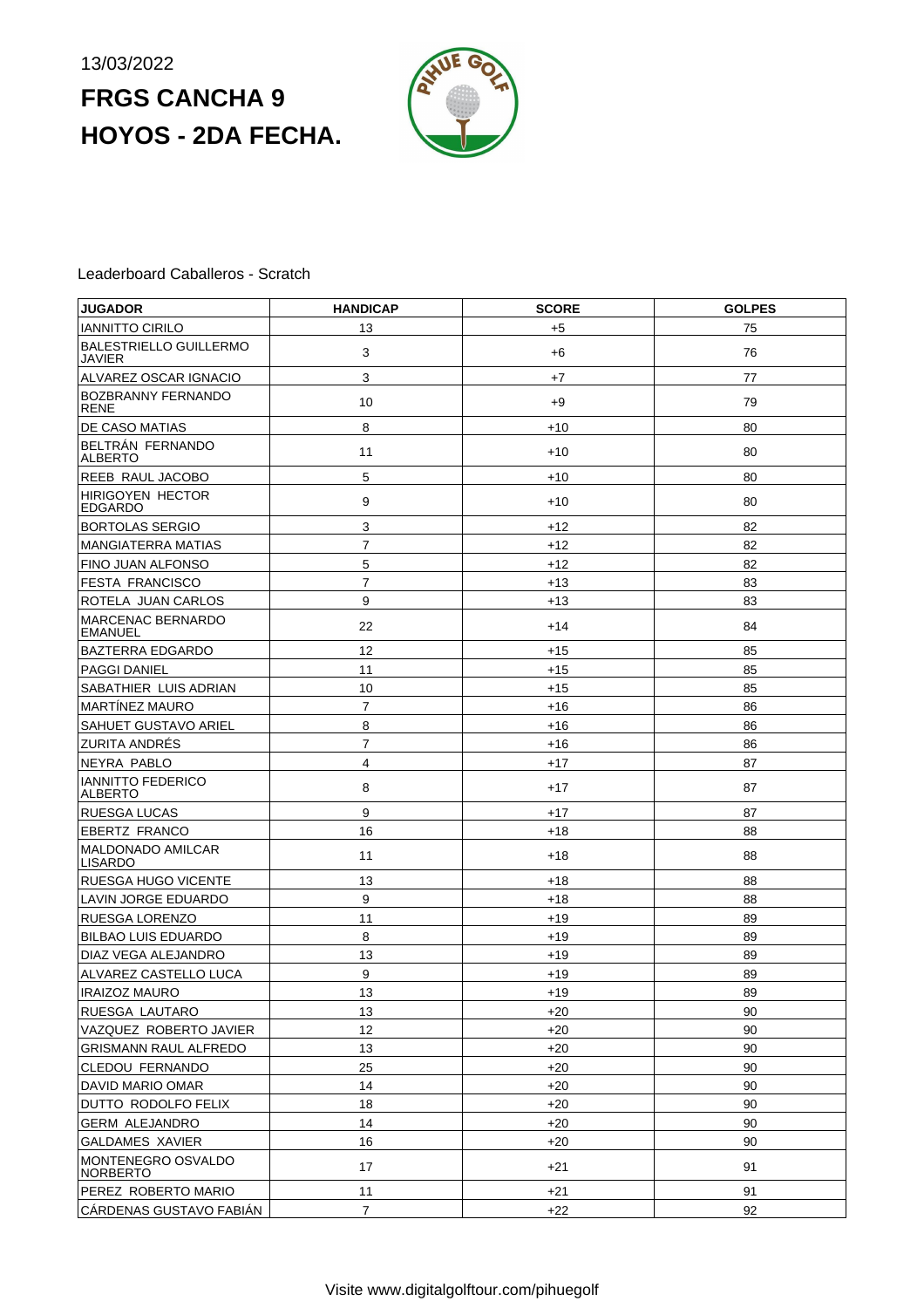# **FRGS CANCHA 9 HOYOS - 2DA FECHA.**



| <b>HECK JUAN LUIS</b>             | 14 | $+22$       | 92         |
|-----------------------------------|----|-------------|------------|
| LLULL MIGUEL ANGEL                | 12 | $+22$       | 92         |
| <b>BORZI GUILLERMO</b>            | 12 | $+24$       | 94         |
| MARTIN JORGE MARIO                | 15 | $+24$       | 94         |
| <b>MAUREL ALEJANDRO</b>           | 17 | $+24$       | 94         |
| REYNA FABIAN FRANCISCO            | 21 | $+25$       | 95         |
| <b>CARRICAJO NICOLÁS</b>          | 17 | $+25$       | 95         |
| PETTIGREW MIGUEL ANGEL            | 21 | $+26$       | 96         |
| PACHECO HORACIO<br><b>GUSTAVO</b> | 16 | $+26$       | 96         |
| <b>BILBAO RAUL ALFREDO</b>        | 8  | $+27$       | 97         |
| <b>MEDER HORACIO</b>              | 22 | $+29$       | 99         |
| EBERTZ JOSE MARIA                 | 19 | $+29$       | 99         |
| MOSCARDI CARLOS RAUL              | 17 | $+29$       | 99         |
| <b>BELLO JUAN CRUZ</b>            | 26 | $+30$       | 100        |
| <b>MORO ENRIQUE OMAR</b>          | 16 | $+31$       | 101        |
| DIAZ VEGA ALEJANDRO               | 13 | $+31$       | 101        |
| POLLAK ELÍAS                      | 15 | $+32$       | 102        |
| <b>FINO EDUARDO</b>               | 20 | $+34$       | 104        |
| <b>LLAMAS FRANCO LUIS</b>         | 16 | $+34$       | 104        |
| WESNER ANGEL OSCAR                | 24 | $+38$       | 108        |
| COTARELO MARCELO<br><b>ADRIAN</b> | 22 | $+38$       | 108        |
| BERATZ CLAUDIO EDUARDO            | 16 | $+39$       | 109        |
| CHIODI EDGARDO JOSE               | 24 | $+39$       | 109        |
| <b>MELONI ARTURO</b>              | 23 | $+39$       | 109        |
| ARO CARLOS AGUSTÍN                | 30 | $+41$       | 111        |
| ELENO RUBEN ANTONIO               | 25 | $+47$       | 117        |
| <b>VICENTE OSVALDO</b>            | 36 | $+48$       | 118        |
| <b>OLAVARRIA FACUNDO</b>          | 30 | $+53$       | 123        |
| CARCELES MARCELO FABIAN           | 8  | $\mathbf 0$ | <b>NPT</b> |
| HERRERO DARDO OSCAR               | 11 | 0           | <b>NPT</b> |

Leaderboard Caballeros - 0-9 (0,0 a 10,6)

| <b>JUGADOR</b>                                 | <b>HANDICAP</b> | <b>SCORE</b> | <b>GOLPES</b> |
|------------------------------------------------|-----------------|--------------|---------------|
| <b>HIRIGOYEN HECTOR</b><br><b>EDGARDO</b>      | 9               | $+1$         | 71            |
| <b>DE CASO MATIAS</b>                          | 8               | $+2$         | 72            |
| <b>BALESTRIELLO GUILLERMO</b><br><b>JAVIER</b> | 3               | $+3$         | 73            |
| ALVAREZ OSCAR IGNACIO                          | 3               | $+4$         | 74            |
| ROTELA JUAN CARLOS                             | 9               | $+4$         | 74            |
| <b>REEB RAUL JACOBO</b>                        | 5               | $+5$         | 75            |
| <b>MANGIATERRA MATIAS</b>                      | $\overline{7}$  | $+5$         | 75            |
| <b>FESTA FRANCISCO</b>                         | 7               | $+6$         | 76            |
| FINO JUAN ALFONSO                              | 5               | $+7$         | 77            |
| <b>SAHUET GUSTAVO ARIEL</b>                    | 8               | $+8$         | 78            |
| <b>RUESGA LUCAS</b>                            | 9               | $+8$         | 78            |
| <b>IANNITTO FEDERICO</b><br> ALBERTO           | 8               | $+9$         | 79            |
| <b>BORTOLAS SERGIO</b>                         | 3               | $+9$         | 79            |
| <b>MARTÍNEZ MAURO</b>                          | 7               | $+9$         | 79            |
| <b>LAVIN JORGE EDUARDO</b>                     | 9               | $+9$         | 79            |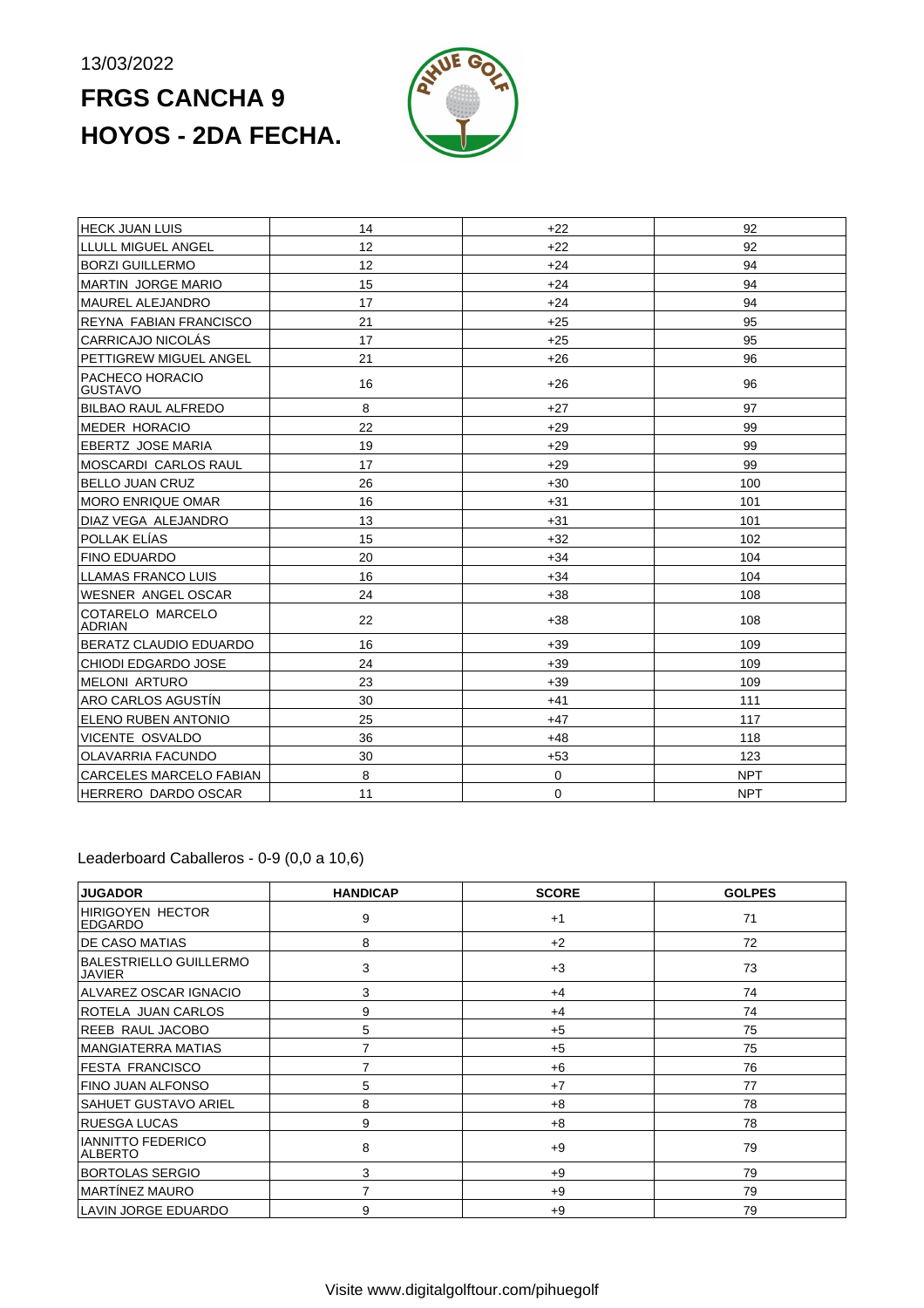# **FRGS CANCHA 9 HOYOS - 2DA FECHA.**



| <b>ZURITA ANDRÉS</b>    | $+9$  | 79  |
|-------------------------|-------|-----|
| ALVAREZ CASTELLO LUCA   | $+10$ | 80  |
| BILBAO LUIS EDUARDO     | +1:   |     |
| NEYRA PABLO             | $+13$ | 83  |
| CÁRDENAS GUSTAVO FABIÁN | $+15$ | 85  |
| BILBAO RAUL ALFREDO     | $+19$ | 89  |
| CARCELES MARCELO FABIAN |       | NPT |

### Leaderboard Caballeros - 10-16 (10,7 a 17,3)

| <b>JUGADOR</b>                             | <b>HANDICAP</b> | <b>SCORE</b> | <b>GOLPES</b> |
|--------------------------------------------|-----------------|--------------|---------------|
| <b>IANNITTO CIRILO</b>                     | 13              | -8           | 62            |
| BELTRÁN FERNANDO<br><b>ALBERTO</b>         | 11              | $-1$         | 69            |
| <b>BOZBRANNY FERNANDO</b><br><b>RENE</b>   | 10              | $-1$         | 69            |
| EBERTZ FRANCO                              | 16              | $+2$         | 72            |
| <b>BAZTERRA EDGARDO</b>                    | 12              | $+3$         | 73            |
| <b>PAGGI DANIEL</b>                        | 11              | $+4$         | 74            |
| <b>GALDAMES XAVIER</b>                     | 16              | $+4$         | 74            |
| <b>RUESGA HUGO VICENTE</b>                 | 13              | $+5$         | 75            |
| SABATHIER LUIS ADRIAN                      | 10              | $+5$         | 75            |
| <b>DIAZ VEGA ALEJANDRO</b>                 | 13              | $+6$         | 76            |
| DAVID MARIO OMAR                           | 14              | $+6$         | 76            |
| <b>GERM ALEJANDRO</b>                      | 14              | $+6$         | 76            |
| <b>IRAIZOZ MAURO</b>                       | 13              | $+6$         | 76            |
| <b>MALDONADO AMILCAR</b><br><b>LISARDO</b> | 11              | $+7$         | 77            |
| <b>RUESGA LAUTARO</b>                      | 13              | $+7$         | 77            |
| <b>GRISMANN RAUL ALFREDO</b>               | 13              | $+7$         | 77            |
| <b>RUESGA LORENZO</b>                      | 11              | $+8$         | 78            |
| VAZQUEZ ROBERTO JAVIER                     | 12              | $+8$         | 78            |
| <b>HECK JUAN LUIS</b>                      | 14              | $+8$         | 78            |
| <b>MARTIN JORGE MARIO</b>                  | 15              | $+9$         | 79            |
| PACHECO HORACIO<br><b>GUSTAVO</b>          | 16              | $+10$        | 80            |
| PEREZ ROBERTO MARIO                        | 11              | +10          | 80            |
| LLULL MIGUEL ANGEL                         | 12              | +10          | 80            |
| <b>BORZI GUILLERMO</b>                     | 12              | $+12$        | 82            |
| <b>MORO ENRIQUE OMAR</b>                   | 16              | $+15$        | 85            |
| <b>POLLAK ELÍAS</b>                        | 15              | $+17$        | 87            |
| DIAZ VEGA ALEJANDRO                        | 13              | +18          | 88            |
| LLAMAS FRANCO LUIS                         | 16              | $+18$        | 88            |
| BERATZ CLAUDIO EDUARDO                     | 16              | $+23$        | 93            |
| HERRERO DARDO OSCAR                        | 11              | $\mathbf 0$  | <b>NPT</b>    |

### Leaderboard Caballeros - 17-24 (17,4 a 24,9)

| <b>JUGADOR</b>                              | <b>HANDICAP</b> | <b>SCORE</b> | <b>GOLPES</b> |
|---------------------------------------------|-----------------|--------------|---------------|
| <b>IMARCENAC BERNARDO</b><br><b>EMANUEL</b> | 22              | --           | 62            |
| IDUTTO RODOLFO FELIX                        | 18              | $+2$         |               |